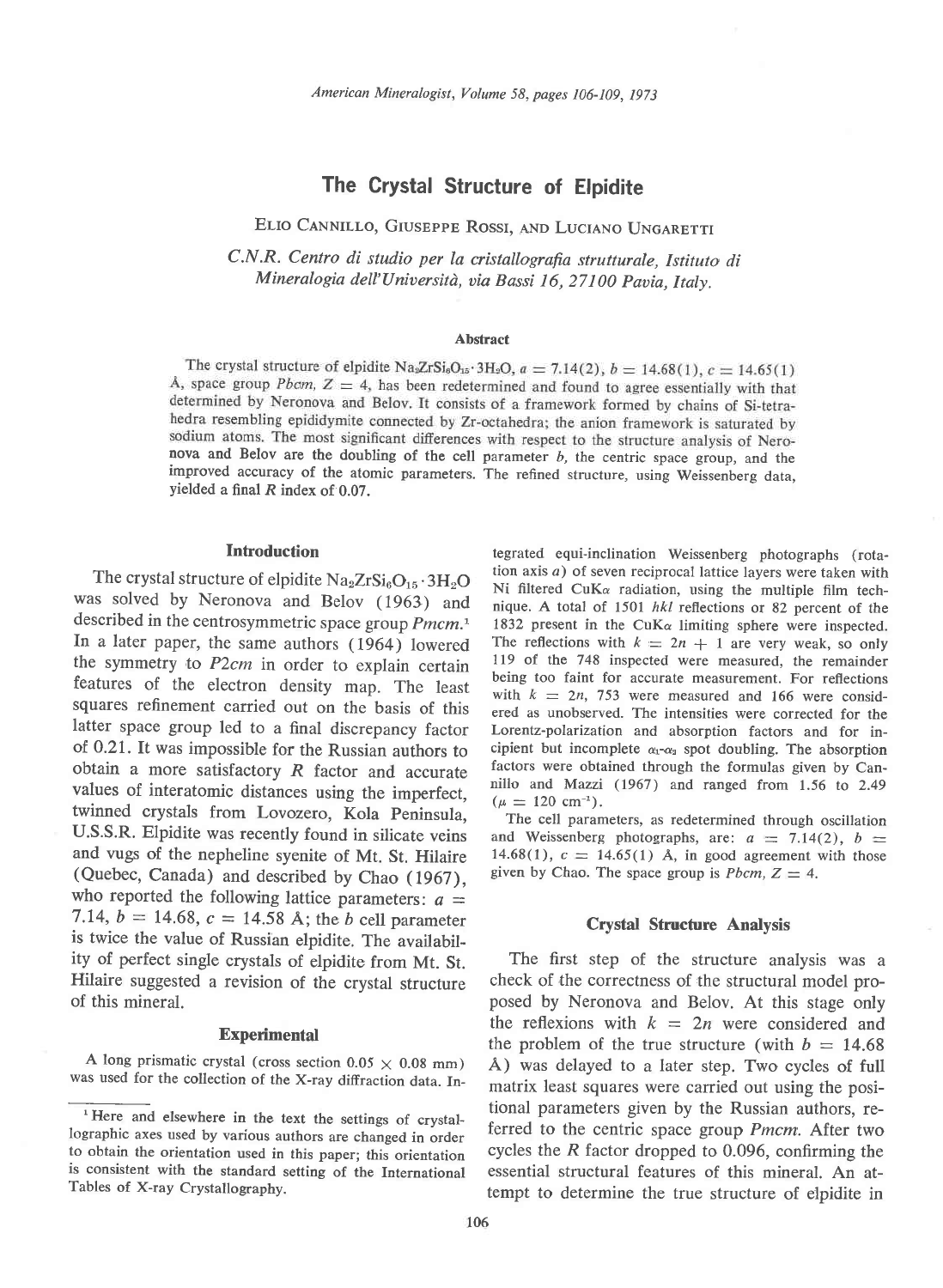the space group Pbcm with  $b = 14.68$  Å through the examination of the Patterson synthesis proved unsuccessful. On the other hand, the trend showed by the reflections with  $k = 2n + 1$ , for which the strongest intensities occur at high angles, and the features of the Patterson synthesis suggested that the doubling of the b cell parameter originated from small shifts of all the atoms rather than from ordering of cations or vacancies.

The structure was solved through the application of direct methods. As the normalized structure factor E's of reflections with  $k = 2n + 1$  had very low values, they did not contribute to the determination of signs by the application of Sayre's equations. The reflections were therefore divided in two sets: one including the reflections with  $k = 2n$  and the other those with  $k = 2n + 1$ . The normalized structure factors of the latter set were multiplied by a factor which satisfied the condition that  $E^2 = 1.0$ . In this way the normalized structure factors of the two sets entered Sayre's equations with the same weight.

The sign determination was carried out using the program written by R. E. Long (1965). The set of signs with the highest consistency, containing 183 E's of  $k = 2n$  reflections and 22 E's of  $k = 2n + 1$ reflections, was used to compute a three-dimensional  $E$  map in space group *Pbcm*. This map gave the coordinates of all the atoms consistent with the crystal structure determined by Neronova and Belov, but deviated from the Pmcm symmetry in such a

TABLE 1. ATOMIC COORDINATES AND ISOTROPIC TEMPERATURE FACTORS FOR BLPIDITE.\*

| Atom     | x/a           | y/b       | z/c       | $B(\lambda^2)$    |  |  |
|----------|---------------|-----------|-----------|-------------------|--|--|
| Zτ       | 0.4950(5)     | 0.2500    | 0.5000    | 0.40 <sup>a</sup> |  |  |
| $S_1(1)$ | .7720(10)     | .3854(4)  | .6462(4)  | 0.40(12)          |  |  |
| 51(2)    | .5086(10)     | .0476(2)  | .6413(2)  | 0.51(7)           |  |  |
| Si(3)    | .2170(10)     | .3928(4)  | .6435(4)  | 0.49(12)          |  |  |
| O(1)     | .9966(26)     | .4047(7)  | .6392(7)  | 1,46(20)          |  |  |
| 0(2)     | .7156(32)     | .3538(14) | .7500     | 1.33(40)          |  |  |
| O(3)     | .7077(23)     | .3099(13) | .5772(14) | 1.38(36)          |  |  |
| O(4)     | .6781(21)     | .4825(11) | .6277(12) | 1.53(32)          |  |  |
| O(5)     | .5285(31)     | .0713(10) | .7500     | 0.93(27)          |  |  |
| O(6)     | .4904(26)     | .1405(7)  | .5886(7)  | 1,20(18)          |  |  |
| O(7)     | .3029(19)     | ,4888(9)  | .6119(9)  | 0.51(26)          |  |  |
| 0(8)     | .2881(29)     | .3770(13) | .7500     | 0.79(34)          |  |  |
| 0(9)     | .2928(20)     | .3097(11) | .5823(12) | 0.80(31)          |  |  |
| Na(1)    | .4362(17)     | .2299(8)  | .7500     | 2,07(25)          |  |  |
| Na(2)    | $-0.0027(23)$ | .2500     | .5000     | 2.02(28)          |  |  |
| W(1)     | .0104(28)     | .1130(9)  | .5810(9)  | 2.61(25)          |  |  |
| W(2)     | .1233(38)     | .1895(17) | .7500     | 3.04(46)          |  |  |

 ${}^{a}$ Zr was treated anisotropically in the refinement. The  ${}^{b}{}_{j,i}$  values in the expression T=exp  $[-(\beta_{11}\frac{h^2+\beta_{22}k^2+\beta_{33}\frac{1}{2}+2\beta_{12}hk+2\beta_{13}hl+2\beta_{23}kl)]$ are:  $\beta_{11} = 0.0029(8)$ ,  $\beta_{22} = 0.0002(1)$ ,  $\beta_{33} = 0.0005(1)$ ,  $\beta_{12} = \beta_{13} = 0.0$ ,  $\beta_{23}$ =-0.0001(1). The value listed in this Table corresponds to the equivalent isotropic temperature factor (Hamilton, 1959).

\*Estimated standard deviations (esd) are enclosed in parentheses and<br>refer to the last decimal place cited. For example, 0.4950(5) indicates an esd of  $0.0005$  whereas  $0.7720(10)$  indicates an esd of  $0.0010$ .

TABLE 3. INTERATOMIC DISTANCES AND TETRAHEDRAL BOND ANGLES FOR ELPIDITE.

| $1.63(2)$ Å<br>$Na(1)-O(2)$<br>$0(4)$ S <sub>1</sub> (2) $0(5)$<br>$110.4(9)$ ° | O(7)<br>O(8)<br>0(9)<br>O(5)<br>0(6)<br>O(8)<br>0(9)<br>W(2) |                                                                     | $1.58(2)$ Å<br>1.61(1)<br>1.66(1)<br>1.61(2)<br>2.70(2)<br>2.42(2)<br>$**2.73(1)$<br>2.40(2)<br>$**2.91(2)$<br>2.31(3) |                    | Zr                                                                                                | O(9)<br>W(1)<br>$-0(3)$<br>O(6)<br>0(9)<br>$W(1) - W(2)$<br>0(7)<br>$W(2) -O(8)$ |      | $**2.58(2)$<br>$**2.34(1)$<br>$**2.09(2)$<br>$**2.07(1)$<br>$**2.08(2)$<br>$**2,84(2)$<br>2.92(2)<br>2.99(3) |                                                                                                                                                                                                 |
|---------------------------------------------------------------------------------|--------------------------------------------------------------|---------------------------------------------------------------------|------------------------------------------------------------------------------------------------------------------------|--------------------|---------------------------------------------------------------------------------------------------|----------------------------------------------------------------------------------|------|--------------------------------------------------------------------------------------------------------------|-------------------------------------------------------------------------------------------------------------------------------------------------------------------------------------------------|
|                                                                                 |                                                              |                                                                     |                                                                                                                        |                    |                                                                                                   |                                                                                  |      |                                                                                                              |                                                                                                                                                                                                 |
|                                                                                 |                                                              |                                                                     |                                                                                                                        |                    |                                                                                                   |                                                                                  |      |                                                                                                              |                                                                                                                                                                                                 |
|                                                                                 |                                                              |                                                                     |                                                                                                                        |                    |                                                                                                   |                                                                                  |      |                                                                                                              |                                                                                                                                                                                                 |
|                                                                                 |                                                              |                                                                     |                                                                                                                        |                    |                                                                                                   |                                                                                  |      |                                                                                                              |                                                                                                                                                                                                 |
|                                                                                 |                                                              |                                                                     |                                                                                                                        |                    |                                                                                                   |                                                                                  |      |                                                                                                              |                                                                                                                                                                                                 |
|                                                                                 |                                                              |                                                                     |                                                                                                                        |                    |                                                                                                   |                                                                                  |      |                                                                                                              |                                                                                                                                                                                                 |
|                                                                                 |                                                              |                                                                     |                                                                                                                        |                    |                                                                                                   |                                                                                  |      |                                                                                                              |                                                                                                                                                                                                 |
|                                                                                 |                                                              |                                                                     |                                                                                                                        |                    |                                                                                                   |                                                                                  |      |                                                                                                              |                                                                                                                                                                                                 |
|                                                                                 |                                                              |                                                                     |                                                                                                                        |                    |                                                                                                   |                                                                                  |      |                                                                                                              |                                                                                                                                                                                                 |
|                                                                                 |                                                              |                                                                     |                                                                                                                        |                    |                                                                                                   |                                                                                  |      |                                                                                                              |                                                                                                                                                                                                 |
|                                                                                 |                                                              |                                                                     | $108.1(9)$ °                                                                                                           |                    |                                                                                                   | $0(1)$ S <sub>1</sub> $(3)0(7)$                                                  |      | $105.7(8)$ <sup>o</sup>                                                                                      |                                                                                                                                                                                                 |
| 111.7(8)                                                                        |                                                              |                                                                     |                                                                                                                        |                    |                                                                                                   |                                                                                  | O(8) | 111.0                                                                                                        | (9)                                                                                                                                                                                             |
| 104.2(8)                                                                        |                                                              |                                                                     |                                                                                                                        |                    |                                                                                                   |                                                                                  | O(9) |                                                                                                              | (8)                                                                                                                                                                                             |
|                                                                                 |                                                              |                                                                     |                                                                                                                        |                    |                                                                                                   |                                                                                  |      |                                                                                                              |                                                                                                                                                                                                 |
| 107.8(11)                                                                       |                                                              |                                                                     |                                                                                                                        |                    |                                                                                                   |                                                                                  | 0(9) |                                                                                                              |                                                                                                                                                                                                 |
| 113.4(9)                                                                        |                                                              |                                                                     |                                                                                                                        |                    |                                                                                                   |                                                                                  |      |                                                                                                              |                                                                                                                                                                                                 |
|                                                                                 |                                                              |                                                                     |                                                                                                                        |                    |                                                                                                   |                                                                                  |      |                                                                                                              |                                                                                                                                                                                                 |
| 136.0(14)                                                                       |                                                              |                                                                     |                                                                                                                        |                    |                                                                                                   |                                                                                  |      |                                                                                                              |                                                                                                                                                                                                 |
|                                                                                 | 109.0(10)<br>Si(1)0(1)Si(3) 162.5 (8)                        | interatomic distance or bond angle.<br>**The distance occurs twice. | 0(6)<br>O(7)<br>$0(5)$ S <sub>1</sub> $(2)0(6)$<br>0(7)<br>$0(6)$ Si $(2)0(7)$                                         | $S_1(2)0(5)S_1(2)$ | 112.0(9)<br>108.8(6)<br>107.5(6)<br>107.1(9)<br>113.0(8)<br>Si(1)0(4)Si(2) 146.5(12)<br>153.4(11) |                                                                                  |      | 0(7)51(3)0(8)<br>0(8)Si(3)0(9)                                                                               | 113.3<br>106.1(9)<br>112.1(8)<br>108.4(10)<br>$S_1(2)0(7)S_1(3)$ 133.8 (9)<br>140, 7(14)<br>$S_1(3)0(8)S_1(3)$<br>*Estimated standard deviations are given in parentheses to immediate right of |

way as to justify the very weak reflections with  $k =$  $2n + 1$ . Three least squares cycles with isotropic temperature factors for all the atoms lowered the R factor to 0.083. A subsequent cycle with anisotropic temperature factors was unsatisfactory, probably because of the small number of measured reflections with  $k = 2n + 1$ . Thus only Zr was treated anisotropically and the final discrepancy factor was 0.07 for the 706 observed reflections. A secondary extinction correction ( $g = 2.12 \times 10^{-6}$ ) was introduced in the final least squares cycle (Zachariasen, 1963). A modified version of the program oRFLs (Busing et al., 1962) was utilized for the least squares refinement using the atomic scattering factors for neutral atoms given by Hanson et al., (1964). The scattering factor of  $Z_r$  was corrected for anomalous dispersion according to Cromer and Liberman (1970).

Final atomic coordinates and thermal parameters are given in Table 1. The final observed and calculated structure factors are compared in Table 2.' Bond distances and angles as well as their standard deviations are given in Table 3.

#### Description and Discussion of the Structure

As pointed out by Neronova and Belov, the characteristic feature of the crystal structure of elpidite

<sup>&</sup>lt;sup>1</sup>To obtain a copy of this material, order NAPS Document Number 01979. The present address is Microfiche Publications, Division of Microfiche Systems Corporation, 305 East 46th Street, New York, N. Y. 10017. Please remit in advance \$1.50 for microfiche or \$5.00 for photocopies. Please check a recent issue of this journal for the current address and prices.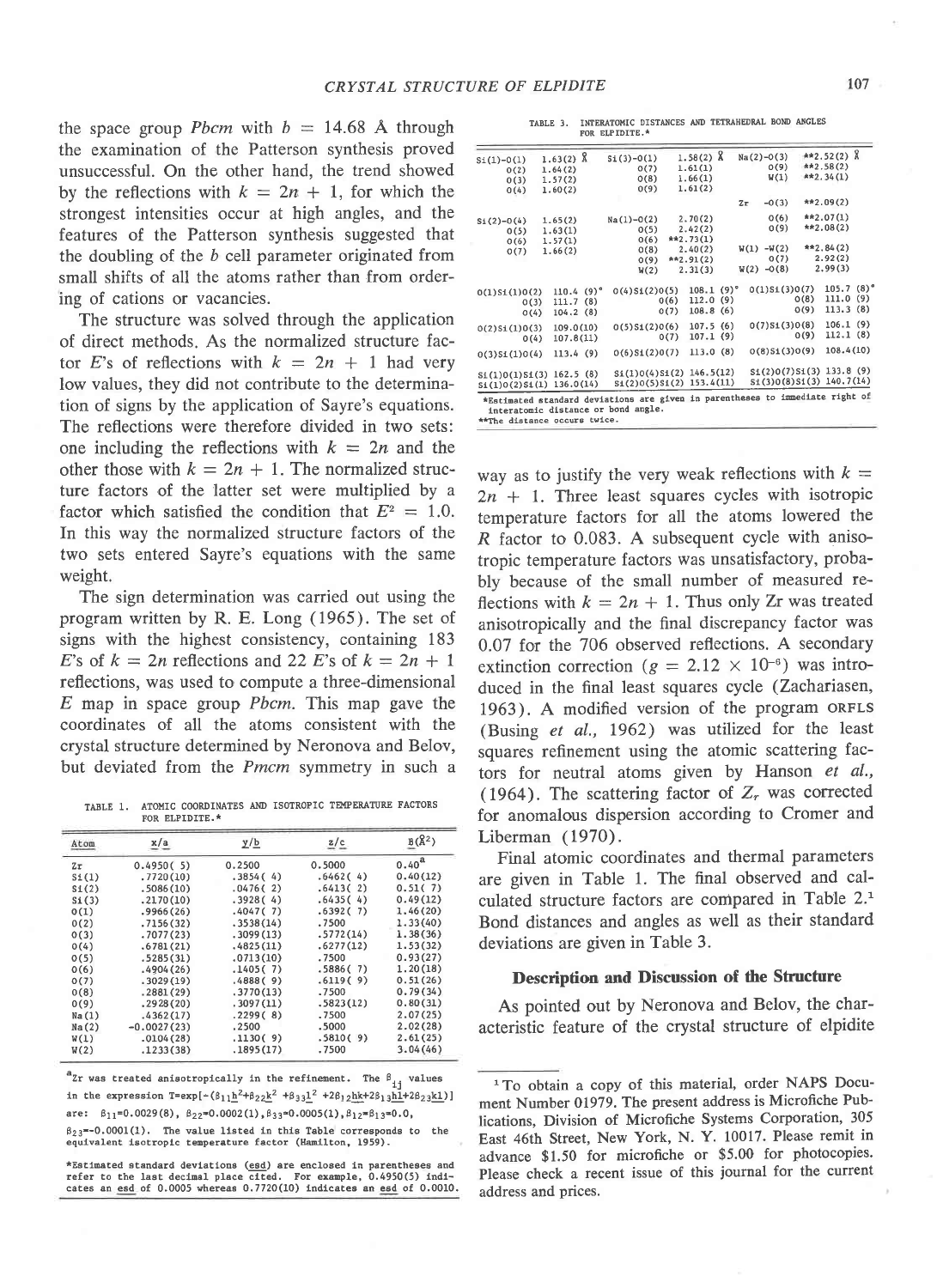is the presence of double chains of tetrahedra of the epididymite type (Robinson and Fang, 1970) connected by Zr atoms in octahedral coordination. The silicate chains and Zr octahedra form an anionic framework saturated by sodium atoms (Figs. 1 and 2). The double chains of tetrahedra are parallel to [100], the elongation axis of the crystals.

Comparison of the double chains of epididymite and elpidite is of interest. In epididymite the differences in bond lengths of Si with bridging and nonbridging oxygens are rather sizeable for the three independent tetrahedra, whereas in elpidite the rule is well respected for  $Si(1)$  and  $Si(2)$  but the  $Si(3)$ - $O(1)$  distance of 1.58 Å is shorter than the silicon non-bridging oxygen distance of the same tetrahedron. However, it should be noted that  $O(1)$  is involved in a large Si-O-Si angle which justifies the short  $Si(3)$ -O(1) bond. The Si-O-Si angles in epididymite range from 139° to 152° whereas in elpidite the extreme values are  $134^\circ$  and  $163^\circ$ . In general, the silicate chain of epididymite seems to be more "regular" than that of elpidite. Both minerals possess a pseudo-mirror plane normal to the chain direction. In elpidite the oxygens form nearly perfect octahedra around Zr.

Two independent sodium atoms are present in the



FIG. 1. Partial projection along [010] with  $+b$  down, showing the epididymite-like chains in elpidite together with Zr and Na(2) which form chains of octahedra parallel to a. The y coordinates range from about  $\frac{1}{4}$  to  $\frac{3}{4}$ . Na(1) and the water molecules are omitted for clarity.



FIG. 2. The crystal structure of elpidite projected on (001). The projection plane has been slightly rotated about [001] in order to avoid superposition of the tetrahedra.

crystal structure of elpidite. Na(2) has an octahedral coordination formed by four oxygens of the tetrahedra and two symmetrically eguivalent water molecules  $W(1)$ . The octahedra around Na(2) and Zr form a column running parallel to [100]. The other



FIc. 3. Schematic partial projection of the crystal structure of nenadkevichite along  $[001]$  with  $+c$  down. The tetrahedra form four-membered rings through a mirror plane parallel to (001).